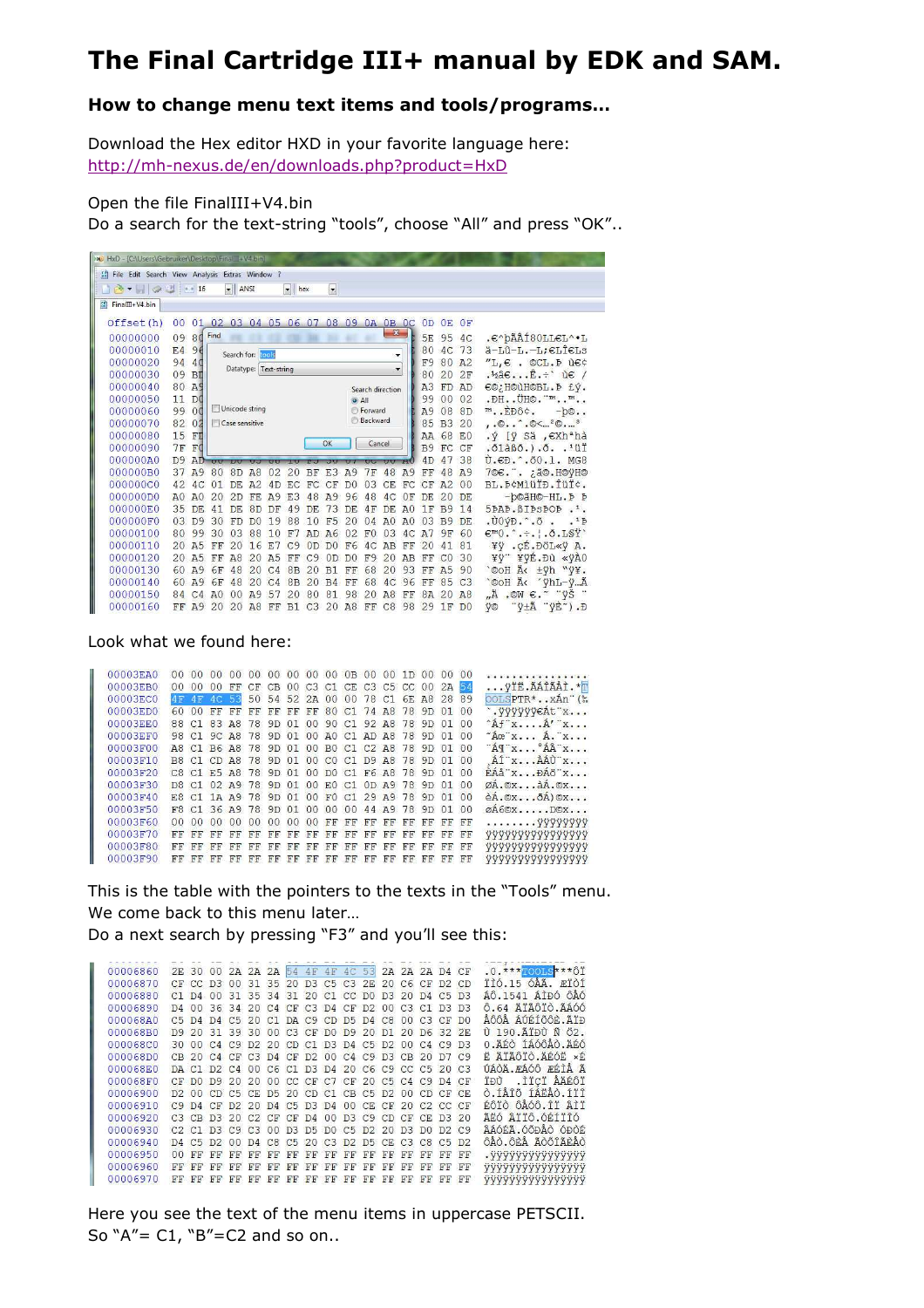After \*\*\*TOOLS\*\*\* you see (left column) D4 CF CF CC D3. It's the word "TOOLS" as you see in the FCIII+ desktop. It is followed by a control byte "00" which means the end of that word.. Then you see 31 35 20 D3 C5 C3 2E 20 C6 CF D2 CD C1 D4 and also followed with "00".. It's "15 SEC. FORMAT"….The first menu item.. (A space is "20" and a point is.. "2E" in Hexadecimal !)

Take a look and you find all the 17 menu items in this list. It's not possible to add more items because there is no more memory free for the text pointers (see previous table)…

When you change the text in the menu you must also change the pointers in the previous menu. This is a way to find the right address:

| 000067F0     |                |               |                  |                |                       |                |           |                       | C3 00 C6 C9 CE C1 CC A0 CB C9 CC CC 00 C6 D2 C5 |                |                 |                |                |                |               |                                             | à FÉTÁT EETT FÒÅ            |
|--------------|----------------|---------------|------------------|----------------|-----------------------|----------------|-----------|-----------------------|-------------------------------------------------|----------------|-----------------|----------------|----------------|----------------|---------------|---------------------------------------------|-----------------------------|
| 00006800     | C5             | <b>DA</b>     | C5               | $-12$          | $\Omega$ <sup>0</sup> | D2             | C5        | CA                    | D2.                                             | $\subset$      | $\Box$          | 00             | CF             |                |               | C <sub>5</sub>                              |                             |
| 00006810     |                |               | CA               |                | C <sub>A</sub>        | CC             | C9        | C <sub>E</sub>        | CR                                              |                | DA.             | cc             | CQ             |                |               | 00                                          | ĐÁÄ ĂŤŔŤŘ.ÔŤŔŤŘ             |
| 00006820     | mn             | D2            |                  | C5C6           |                       | C5, D2         | C5        | CE.                   | C3                                              | C5             | DЗ              | 00             | C2             |                |               | C 9                                         | ĐÒ A FAO A TA AO. A AO F    |
| 00006830     | rз             | 20            | <b>DO</b>        | D2             | C5 C6                 |                | B3        | 00                    | C3                                              | C1             | CC <sup>2</sup> | C3             | 755            | CT             |               | $\mathbb{D}$ <sup><math>\Delta</math></sup> | <b>DOAFO.AATAGTAC</b><br>A  |
| 00006840     | СF             | -n9           | 00               | $-14$          | CQ                    | TIR.           | <b>CB</b> | $\Omega$ <sub>0</sub> | TA                                              | C <sub>1</sub> | ÐO.             | C5             | n <sub>0</sub> | DR.            | <b>CR</b>     | TA                                          | ŤÒ.ÄÉÓË.ÔÁÐÅ.ÓÅÔ            |
| 00006850     | ΠYΔ            | CQ            | CE               |                | DS                    | 00             | CA        | C <sub>5</sub>        | D <sub>3</sub>                                  | CR             | DA              | CF             | D()            | A()            | DE            | -32                                         | ÔÉÎCÓ.ÄÅÓËÔÏĐ               |
| 00006860     | 2五             | 30            | 0.0              | 2 <sub>D</sub> | 2A                    | 2A             | 54        | 4F                    | 4F                                              | AC             | 53              | 2 <sub>D</sub> | 2A             |                | $\mathsf{D}4$ | CF                                          | $***$ TOOLS***              |
| 00006870     | CF             | CC.           | D3               | 00             | 31                    | 35             | 20        | D <sub>3</sub>        | C <sub>5</sub> C <sub>3</sub>                   |                | 2F              | $20^{\circ}$   | C6             | CF             | D2            | CD                                          | TÌÓ. 15 ÓÅÃ.<br><b>FTOT</b> |
| 00006880     | C <sub>1</sub> | $\mathsf{D}4$ | 00               |                | 31 35                 | 34             | $-31$     | 20                    | $C1$ $C2$                                       |                | D <sub>0</sub>  | D.3            | 20             | $\mathbf{D}$   | C5            | D <sub>3</sub>                              | ÁÔ.1541 ÁÌĐÓ ÔAÓ            |
| 00006890     | $\mathsf{D}4$  | 00            |                  | 36 34          | 20                    | C <sub>4</sub> | CF        |                       | $C3$ D4                                         | CF             | D2              | 00.            | $C3$ $C1$      |                |               | D3 D3                                       | Ô.64 ĂTÃÔTÒ.ÃÁÓÓ            |
| 000068A0     | C5             | D4            | DA               | C5             | 20                    | C <sub>1</sub> |           |                       | <b>DA C9 CD D5</b>                              |                | D <sub>4</sub>  | C8             | 00             | C <sub>3</sub> | $C_{\rm F}$   | DO                                          | AÔÔÅ ÁÚÉÍÕÔÈ.ÃÏĐ            |
| Offset: 6800 |                |               | Block: 6800-686D |                |                       |                |           | Length: 6E            |                                                 |                |                 |                |                | Overwrite      |               |                                             |                             |

From offset 6800 do a select to the start of the word "TOOLS" and you see it's "6E". This is for reference only because this is not needed to be changed and it cannot be much longer due to available space in the FCIII+ Desktop bar. Do a select from offset 6800 to the first character of "15 SEC FORMAT". You will see it's "74". Write it down and do that also for the other 16 items.

| 00003EA0 |                |                |             | 00                | 00         | 00 <sup>1</sup> | 00 <sup>o</sup> | 00             | 0 <sup>0</sup> | $0B$ 00              |           | 00        | 1D00                       |                |    | 00             |                                                                                                  |
|----------|----------------|----------------|-------------|-------------------|------------|-----------------|-----------------|----------------|----------------|----------------------|-----------|-----------|----------------------------|----------------|----|----------------|--------------------------------------------------------------------------------------------------|
| 00003EB0 |                | 0 <sup>0</sup> | 00          | FF                | CF         |                 |                 |                |                |                      |           |           | CB 00 C3 C1 CE C3 C5 CC 00 |                | 2A |                | VIE ÃÁÎÃÅÌ. *T                                                                                   |
| 00003EC0 | 4F             | 4F             | AC          | 53                | 50         |                 |                 |                |                | 54 52 2A 00 00 78 C1 |           |           |                            | 6E A8          | 28 | 89             | $00LSPTR$ * $X$ Ån $\dddot{\ }$                                                                  |
| 00003ED0 | 60             | 00             | FF          | FF                | FF         | FF              | FF              | FF             |                | 80 C1 74 A8          |           |           | 78                         | 9D             | 01 | 00             | `.VVVVVV€Át¨x                                                                                    |
| 00003EE0 | 88             | C <sub>1</sub> | 83          | A8                | 78         | 9D              | 01              | 00             | 90             | $C1$ 92 A8           |           |           | 78                         | 9D             | 01 | 00             | $A f'' x \ldots A'' x \ldots$                                                                    |
| 00003EF0 | 98             |                |             | C1 9C A8 78 9D    |            |                 | 01              | 0 <sup>0</sup> |                | $AO$ $C1$ $AD$ $AB$  |           |           | 78                         | 9D             | 01 | 00             | $A\circ X$ $\wedge$ $X$                                                                          |
| 00003F00 |                |                | A8 C1 B6 A8 |                   | 78         | 9D              | 01              | 0 <sup>0</sup> | B <sub>0</sub> | $C1$ $C2$ $A8$       |           |           | 78                         | 9 <sub>D</sub> | 01 | 00             | $\mathbf{A} \mathbf{T} \mathbf{x} \dots \mathbf{A} \mathbf{A} \mathbf{x} \dots$                  |
| 00003F10 |                |                |             | B8 C1 CD A8 78 9D |            |                 | 01              |                |                | 00 CO C1 D9 A8       |           |           | 78                         | 9D             | 01 | 0 <sup>0</sup> | AI x AAU x                                                                                       |
| 00003F20 |                |                |             | C8 C1 E5 A8 78    |            | 9D              | 01              | 0 <sup>0</sup> |                |                      |           |           | DO C1 F6 A8 78             | 9D             | 01 | 0 <sup>0</sup> | RAA''xPA''x                                                                                      |
| 00003F30 |                | D8 C1          |             | 02, 49, 78        |            | 9 <sub>D</sub>  | 01              | 0 <sup>0</sup> | F.0            | C1                   | $0D$ $A9$ |           | 78                         | 9 <sub>D</sub> | 01 | 00             | ØA.ØXàA.ØX                                                                                       |
| 00003F40 |                |                |             | E8 C1 1A A9 78    |            | 9D              | 01              | 00             | F()            | C129A9               |           |           | 78                         | 9D             | 01 | 0 <sup>0</sup> | $eA \cdot \mathbb{O}X \cdot \cdot \cdot \cdot \cdot \cdot A \cdot \mathbb{O}X \cdot \cdot \cdot$ |
| 00003F50 | F <sub>8</sub> |                |             | $C1$ 36 A9 78     |            | 9D              | 01              | 0 <sup>0</sup> | 00             | 00                   |           | 44, 49    | 78                         | 9 <sub>D</sub> | 01 | 00             | $\emptyset$ A6© $X$ $DCX$                                                                        |
| 00003F60 | 00.            | 00             | 00          | 00                | 00         | 00              | 00              | 00             | FF             | FF                   | FF.       | FF        | FF                         | FF             | FF | FF             | yyyyyyy                                                                                          |
| 00003F70 | FF             | FF             | FF          | FF                | FF         | FF              | FF              | FF             | FF             | FF                   | FF        | FF        | FF                         | FF             | FF | FF             | <u>VYYYYYYYYYYYYYY</u>                                                                           |
| 00003F80 | FF             |                | <b>FF</b>   | <b>H.H.</b>       | <b>H,H</b> | FF              | <b>H.H.</b>     | FF             | FF             | FF                   | FF        | <b>EE</b> | <b>H,H</b>                 | FF             | FF | FF             | <b>VVVVVVVVVVVVVVV</b>                                                                           |
| 00003F90 | H.H.           | FF             | FF          | FF                | FF         | FF              | FF              | FF             | FF             | FF                   | FF        | FF        | FF                         | FF             | FF | FF             | <b><i><u>VYYYYYYYYYYYYYYY</u></i></b>                                                            |

Take a look at the pointers table at offset 3EC0. There are 8 bytes for every menu item. You see 78 C1 6E A8 28 89 60. This is for the text "TOOLS". 78 C1 is the address on the screen in lowbyte highbyte order. 6E (remember ?) A8 is the address of the text in memory. 28 is the width of the lit area when you select the TOOLS menu. Do not change this.. 89 is the length of the menu and 60 the width of the menu.

From offset 3ED8 you see 80 C1 74 (remember ?) A8 78 9D 01 00.

There is a 8 byte string for every menu item. The first two bytes 80 C1 are the screen address and the second two bytes 74 A8 the pointer to the text in memory.

78 9D is the address where it jumps to when you select a item. This is the same for every item. How is that possible ? From \$9D78 the screen position is read out and the right pointer in another table (will follow later) is choosen. Then you see the byte "01". That will mean "normal text". When you change that in "00" the text will be in "ghost" mode and is not selectable then. In the last item the screen address is not set and must be filled with "00 00" and also locked with a couple of "00" to let the program know it's the last item in the menu. There is no more space in memory for more menu items but I think 17 pieces is a respectable number..  $\odot$